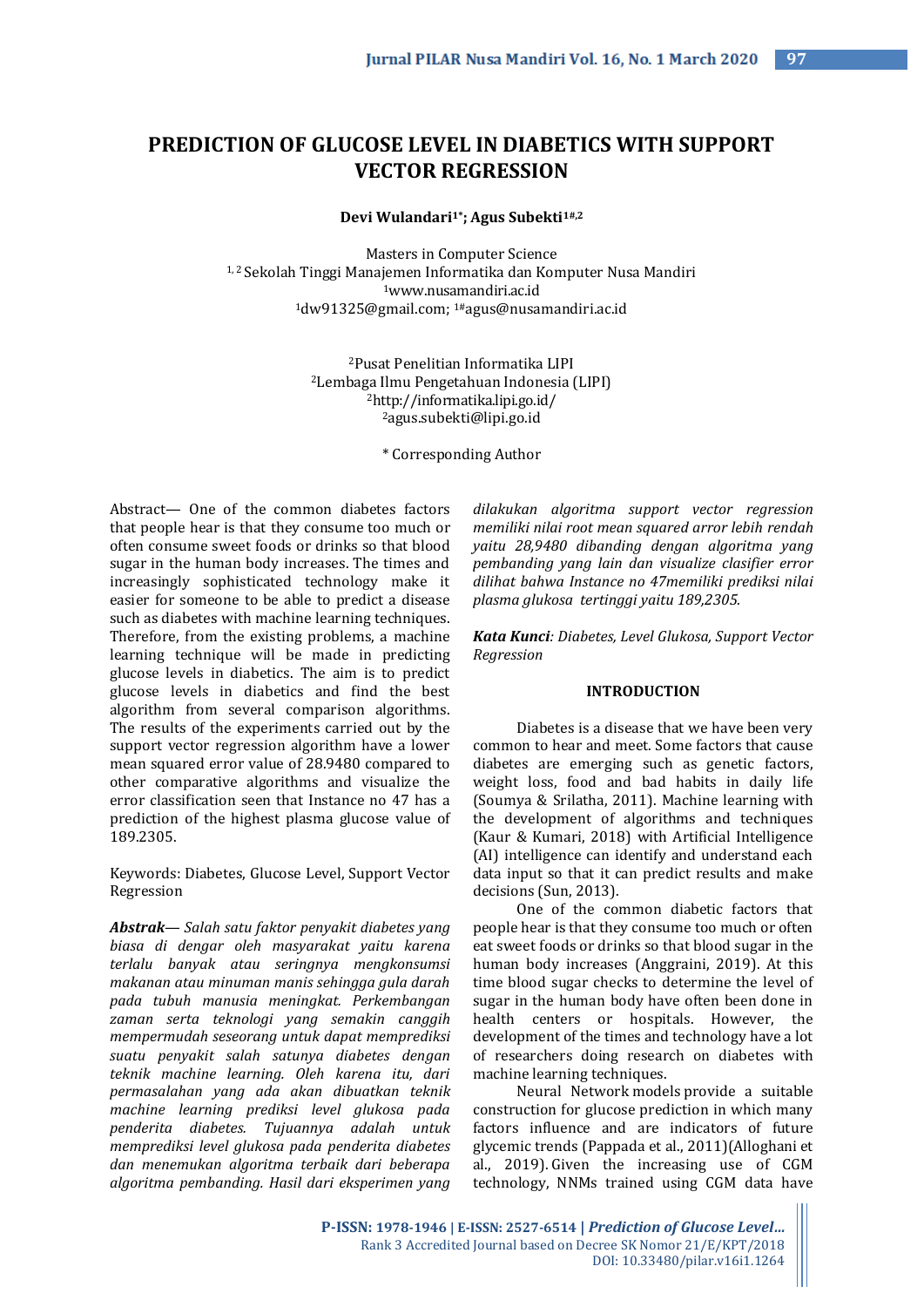become the focus of investigations recently (Pappada et al., 2011). Meanwhile according to diabetes mellitus is a global problem (Robertson et al., 2011) that continues to increase. However, it has been shown that the set is good Blood glucose levels (BGL) (Robertson et al., 2011). Related complications and expensive costs can be reduced significantly. In this learning example, Elman repeated Artificial Neural Networks (ANNs) used to make BGL predictions (Sandham et al., 2011) based on BGL history (Al-Khasawneh & Hijazi, 2014), food intake, and insulin.

This research only discusses the prediction of diabetes in female patients with 8 (eight) independent variables or attributes, namely pregnancy, plasma glucose, diastolic blood pressure, triceps skin fold, serum insulin, bodymask index, diabetes pedigree and age (Sarojini et al., 2009) and 1 dependent variable namely the diabetes and non-diabetes class label. Then, plasma glucose variable is used as a factor that influences whether or not patients are tested using a regression method, namely support vector regression, Neural Network, Random Forest, K-Nearest Neighbors (KNN).

The purpose of this study is to predict glucose levels in diabetics with the research methodology used in this research is to use the Knowledge Discovery in Database (KDD) (Kavakiotis et al., 2017).

# **MATERIALS AND METHODS**

Lack of insulin (insulin resistance) will cause diabetes. The main energy source in the human body is glucose which is used for all metabolic processes. The regulation of glucose movement in the body is regulated by hormones from the pancreas. As a result of diabetes affects the body's metabolic disorders, and complications arising from impaired kidney function, impaired eye function, disorders of blood vessels, and other related complications.. The complications that occur as a result of diabetes will affect the body's metabolism. This diabetic disease often impacts on blindness, causes heart disease, stroke, kidney failure, and so forth. Some things from microvascular which are attenuated into complications by diabetes, including nephropathy, retinopathy, and neuropathy, as well as atherosclerosis and stroke (Soumya & Srilatha, 2011).

Blood sugar or glucose is the amount of glucose that can be found in the bloodstream of humans which generally have units of mg / dL. The body naturally regulates blood sugar levels with the help of the hormone insulin produced by pancreatic beta cells as part of the body's homeostasis(Belinda, 2019). Blood sugar levels can change at any time, especially before and after eating and when the body will rest or sleep. This happens because after eating, the digestive system will begin to break down carbohydrates into sugar or glucose so that it can be absorbed by the body and processed into energy(Belinda, 2019)

Support Vector Machine (SVM) is a vectorbased vector model that requires a text to be converted into a vector before it is used for classification. The key idea of SVM is to find (Waila et al., 2012) the maximum decision surface (hyperlane) of each data point to conduct training machines supported by vectors or commonly called SVM that require a very large Quadratic Programming (QP) solution (Saputra et al., 2016). Regression is a process that can make a prediction of various patterns that have been previously formed as a data model. The purpose of regression is to create a new variable that represents a representation of data development in the future. WEKA supports the regression process and this is facilitated with a simple user interface or user experience.

In this study, the type used is Absolute Experiment where in this research predict glucose levels in diabetics with support vector regression with the population in this study are diabetics and the sample used in this study is the data of female patients with age ranging from 21 years old who has diabetes.

The dataset for this study is the Indian Pima population taken from repositories https://archive.ics.uci.edu/ml/datasets/diabetes which contains data on female patients with a minimum age of 21 years with a total of 8 attributes and 768 instances and classified into 2 (two) classes, namely diabetes and non-diabetes.

Table 1 Diabetes of Indian Pima dataset

| No. Attribute | Attribute                   | Variable<br>Type | Distance                                                       |
|---------------|-----------------------------|------------------|----------------------------------------------------------------|
| A1            | Pregnancy                   | Integer          | $0 - 17$                                                       |
| A2            | Plasma Glucose              | Real             | 0-199                                                          |
| A3            | Diastolic Blood<br>Pressure | Real             | $0 - 122$                                                      |
| A4            | Triceps Skin<br>Fold        | Real             | 0-99                                                           |
| A5            | Serum Insulin               | Real             | 0-846                                                          |
| A6            | Body Mass Index             | Real             | $0 - 67.1$                                                     |
| A7            | <b>Diabetes</b><br>Pedigree | Real             | $0,078-$<br>2,42                                               |
| A8            | Age                         | Integer          | 21-81                                                          |
| Class         |                             | Binary           | $1 =$<br>positive<br>diabetes<br>$0 =$<br>negative<br>diabetes |

Sources:(Kaur & Kumari, 2018)

**P-ISSN: 1978-1946 | E-ISSN: 2527-6514 |** *Prediction of Glucose Level…* Rank 3 Accredited Journal based on Decree SK Nomor 21/E/KPT/2018 DOI: 10.33480/pilar.v16i1.1264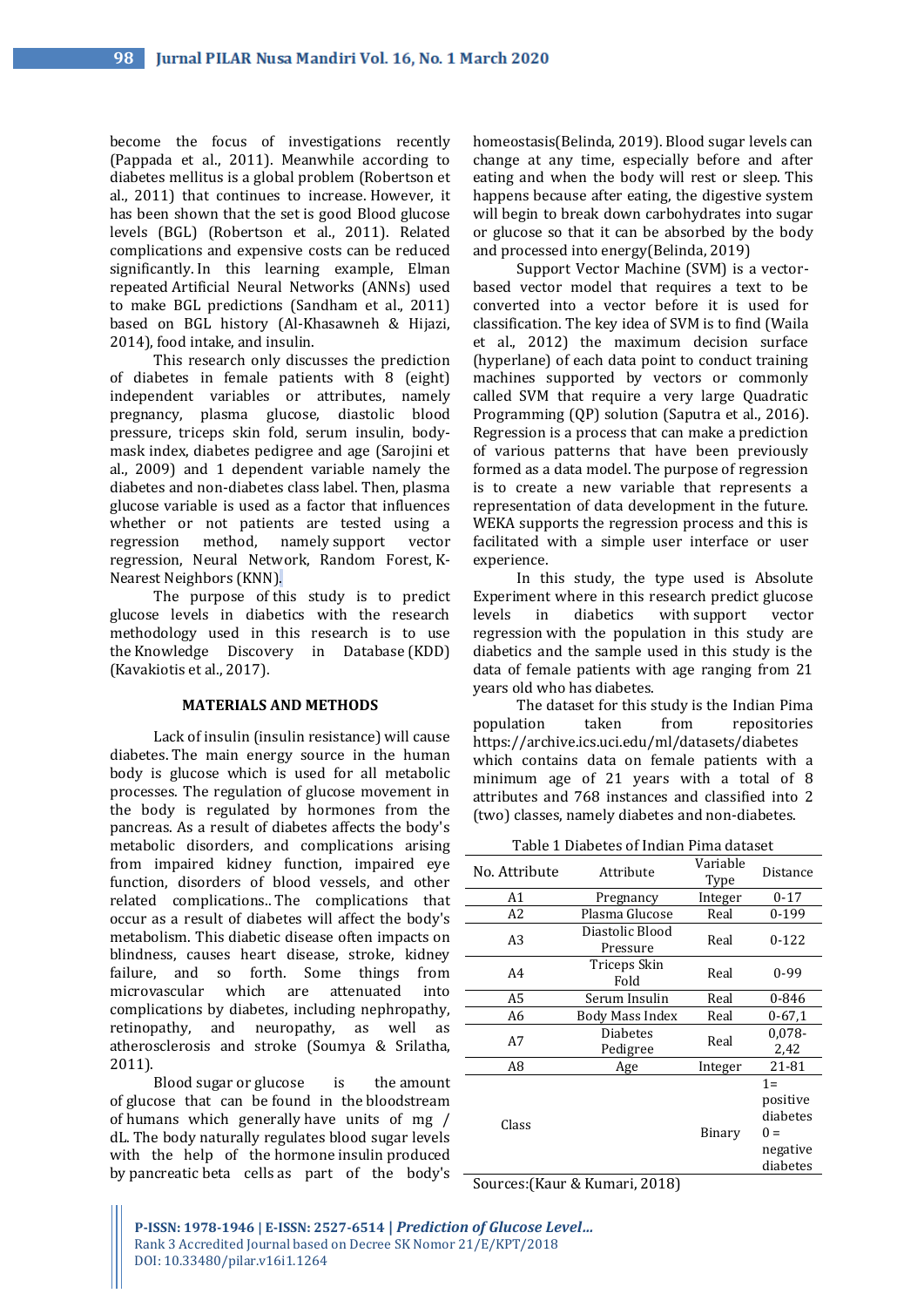In this study the data collection method used is secondary data where the main data obtained from the UCI machine learning repository with a total of 768 data classified into 2 (two) classes, namely diabetes and non-diabetes with 8 (eight) risk factors namely number of pregnancies, glucose plasma, blood pressure, skinfold thickness, insulin, weight, diabetes pedigree and age.



Sources: (Wulandari & Subekti, 2019) Figure 1 Steps in the Knowledge Discovery Process in Database (KDD)

# **RESULTS AND DISCUSSION**

Data taken through the Pima Indian dataset contained in the UCI repository with 768 instances (8 attributes and 1 label), here are some original diabetes datasets:

|                      | diabetes.arff |                                |                    |                 |           |                                                  |                 |        |                 |
|----------------------|---------------|--------------------------------|--------------------|-----------------|-----------|--------------------------------------------------|-----------------|--------|-----------------|
|                      |               | Relation: pima_diabetes        |                    |                 |           |                                                  |                 |        |                 |
|                      |               | No. 1: preg. 2: plas. 3: pres. |                    | 4 skin          | $5:$ insu | 6: mass 7: pedi                                  |                 | B: ace | 9 class         |
|                      | Numeric       |                                | Numeric Numeric    | Numeric Numeric |           | Numerio                                          | Numeric Numeric |        | Nominal         |
| 1                    | 6.0           | 148.0                          | 72.0               | 35.0            | 0.0       | 33.6                                             | 0.627           | 50.0   | tested positive |
| $\bar{z}$            | 1.0           | 85.0                           | 66.0               | 29.0            | 0.0       | 26.6                                             | 0.351           | 31.0   | tested_negative |
| 3                    | 8.0           | 183.0                          | 64.0               | 0,0             | 0.0       | 23.3                                             | 0.672           | 32.0   | tested_positive |
| $\ddot{\phantom{a}}$ | 1.0           | 89.0                           | 66.0               | 23.0            | 94.0      | 28.1                                             | 0.167           | 21.0   | tested_negative |
| 5                    | 0.0           | 137.0                          | 40.0               | 35.0            | 168.0     | 43.1                                             | 2.288           | 33.0   | tested positive |
| 6                    | 5.0           | 116.0                          | 74.0               | 0.0             | 0.0       | 25.6                                             | 0.201           | 30.0   | tested negative |
| 7                    | 3.0           | 78.0                           | 50.0               | 32.0            | 88.0      | 31.0                                             | 0.248           | 26.0   | tested_positive |
| 8                    | 10.0          | 115.0                          | 0.0                | 0.0             | 0.0       | 35.3                                             | 0.134           | 29.0   | tested negative |
| $\overline{9}$       | 2.0           | 197.0                          | 70.0               | 45.0            | 543.0     | 30.5                                             | 0.158           | 53.0   | tested_positive |
| 10                   | 8.0           | 125.0                          | 96.0               | 0.0             | 0.0       | 0.0                                              | 0.232           | 54.0   | tested_positive |
| 11                   | 4.0           | 110.0                          | 92.0               | 0.0             | 0.0       | 37.6                                             | 0.191           | 30.0   | tested negative |
| 12                   | 10.0          | 168.0                          | 74.0               | 0.0             | 0.0       | 38.0                                             | 0.537           | 34.0   | tested positive |
| 13                   | 10.0          | 139.0                          | 80.0               | 0.0             | 0.0       | 27.1                                             | 1.441           | 57.0   | tested_negative |
| 14                   | 1.0           | 189.0                          | 60.0               | 23.0            | 846.0     | 30.1                                             | 0.398           | 59.0   | tested_positive |
| 15                   | 5.0           | 166.0                          | 72.0               | 19.0            | 175.0     | 25.8                                             | 0.587           | 51.0   | tested_positive |
| 16                   | 7.0           | 100.0                          | 0.0                | 0.0             | 0.0       | 30.0                                             | 0.484           | 32.0   | tested_positive |
| 17                   | 0.0           | 118.0                          | 84.0               | 47.0            | 230.0     | 45.8                                             | 0.551           | 31.0   | tested positive |
| 18                   | 7.0           | 107.0                          | 74.0               | 0.0             | 0.0       | 29.6                                             | 0.254           | 31.0   | tested positive |
| 19                   | 1.0           | 103.0                          | 30.0               | 38.0            | 83.0      | 43.3                                             | 0.183           | 33.0   | tested_negative |
| 20                   | 1.0           | 115.0                          | 70.0               | 30.0            | 96.0      | 34.6                                             | 0.529           | 32.0   | tested_positive |
| 21                   | 3.0           | 126.0                          | 88.0               | 41.0            | 235.0     | 39.3                                             | 0.704           | 27.0   | tested_negative |
| 22                   | 8.0           | 99.0                           | 84.0               | 0.0             | 0.0       | 35.4                                             | 0.388           | 50.0   | tested negative |
| 23                   | 7.0           | 196.0                          | 90.0               | 0.0             | 0.0       | 39.8                                             | 0.451           | 41.0   | tested positive |
| 24                   | 9.0           | 119.0                          | 80.0               | 35.0            | 0.0       | 29.0                                             | 0.263           | 29.0   | tested_positive |
| 25                   | 11.0          | 143.0                          | 94.0               | 33.0            | 146.0     | 36.6                                             | 0.254           | 51.0   | tested_positive |
| 26                   | 10.0          | 125.0                          | 70.0               | 26.0            | 115.0     | 31.1                                             | 0.205           | 41.0   | tested_positive |
| 27                   | 7.0           | 147.0                          | 76.0               | 0.0             | 0.0       | 39.4                                             | 0.257           | 43.0   | tested positive |
| 28                   | 1.0           | 97.0                           | 66.0               | 15.0            | 140.0     | 23.2                                             | 0.487           | 22.0   | tested_negative |
| 29                   | 13.0          | 145.0                          | 82.0               | 19.0            | 110.0     | 22.2                                             | 0.245           | 57.0   | tested negative |
| 30                   | 5.0.          | 1170                           | $n \in \mathbb{N}$ | 0.0             | a.a       | 94.1                                             | 0.337           | 38.0   | tested_negative |
| 31                   |               |                                |                    |                 |           | 5.0 Right click (or left+alt) for context menu 0 | 0.546           | 60.0   | tested_negative |
| 32                   | 3.0           | 158.0                          | 76.0               | 36.0            | 245.0     | 31.6                                             | 0.851           | 28.0   | tested_positive |
| 33                   | 3.0           | 88.0                           | 58.0               | 11.0            | 54.0      | 24.8                                             | 0.267           | 22.0   | tested_negative |
| 34                   | 6.0           | 92.0                           | 92.0               | 0.0             | 0.0       | 19.9                                             | 0.188           | 28.0   | tested negative |
| 35                   | 10.0          | 122.0                          | 78.0               | 31.0            | 0.0       | 27.6                                             | 0.512           | 45.0   | tested negative |
| 36                   | 4.0           | 103.0                          | 60.0               | 33.0            | 192.0     | 24.0                                             | 0.966           | 33.0   | tested_negative |
| 37                   | 11.0          | 138.0                          | 76.0               | 0.0             | 0.0       | 33.2                                             | 0.42            | 35.0   | tested_negative |

#### Figure 2 Indian Pima Diabetes dataset

Can be seen that in some of the diabetes data that has not been processed in the picture above there are some data with a value of  $0$  which means that the data is missing values so that this data will go through preprocessing so that there is no data with a value of 0 or missing values .

Based on the diabetes dataset above, there are some data with 0 values or missing values, so it needs to be processed so that there are no more data with missing values.

One problem that often occurs in research is missing data or commonly known as missing data (Santoso. S, 2012). Missing data is information that is not available for an object. There are several ways that can be done to deal with missing data(Mukarromah et al., 2015) such as: Listwise<br>deletion. Pairwise deletion and Pairwise deletion and Imputation. Listwise deletion is to delete cases (objects) that contain missing data. Pairwise deletion is by removing missing data, so that only the available values are analyzed. Imputation is to fill in missing data with possible values based on information available on the data.

After completing the preprocessing stage and changing the glucose level into a major and influential factor, the results obtained from this study by conducting several algorithm experiments, namely:

|  | Table 2 Summary of Diabetes Positive Data |  |
|--|-------------------------------------------|--|
|  | ay negated in a Cunnant Vector Degreesian |  |

| expected in a Support Vector Regression |          |           |  |  |
|-----------------------------------------|----------|-----------|--|--|
| <b>SVM</b>                              | N        | ТN        |  |  |
| Correlation                             | 0.241    | 0.2413    |  |  |
| coefficient                             |          |           |  |  |
| Mean absolute error                     | 23,8534  | 23,8554   |  |  |
| Root mean squared                       | 28.9548  | 28.9480   |  |  |
| error                                   |          |           |  |  |
| Relative absolute                       | 95,5132% | 95,5210 % |  |  |
| error                                   |          |           |  |  |
| Root relative                           | 98,2801% | 98,2569 % |  |  |
| squared error                           |          |           |  |  |
| Total                                   | 268      | 268       |  |  |
| Number of                               |          |           |  |  |
| Instances                               |          |           |  |  |

Sources: (Wulandari & Subekti, 2019)

Seen from table 2 diabetes data results using the SVM algorithm with 2 (two) experiments, namely by normalizing the data and without normalizing. It is seen that the lowest Root Mean Squared Error (RMSE) value is found in experiments with un normalized data with a value of 28.9460.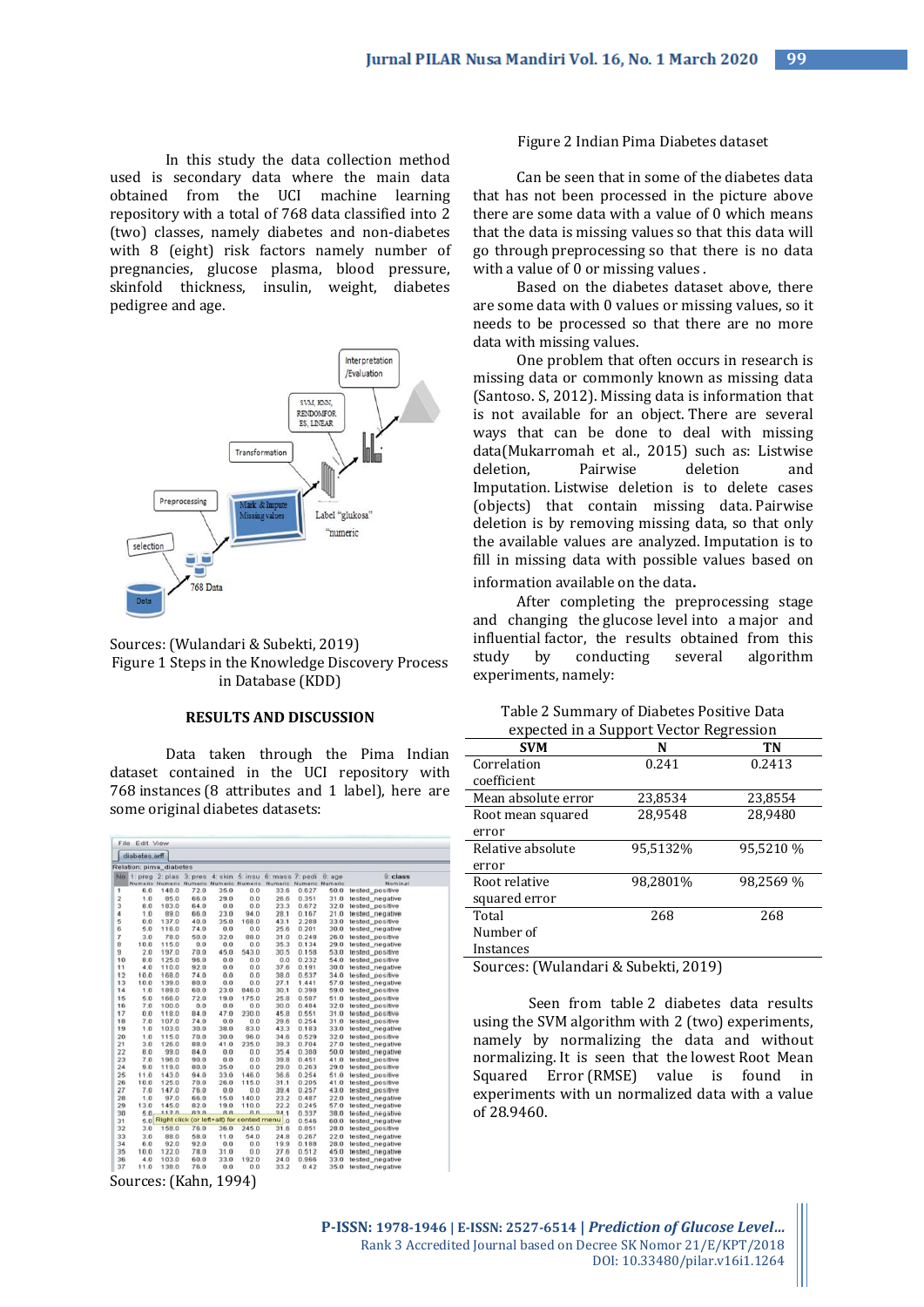

Sources: (Wulandari & Subekti, 2019) Figure 3: Plot prediction of plasma glucose in pregnancy

Figure 3 shows the plot or visualize error class between X variable, namely preggnancy (pregnancy) and Y variable, which is prediction of plasma glucose with values ranging from 1 to 17 and x values ranging from 111.3067 to 189.2305, indicating that there are more errors in pregnancy between 1-9 with a plasma predictive value of 189,2305 mg.dl.





Figure 4 shows the plot or visualize error classifier between variable X, namely blood pressure (blood pressure) with a minimum value of 30 mm hg and a maximum of 114 mm hg and Y

variable, prediction of plasma glucose 111.3067 to 189.2305.

| Table 3 Results of Positive Diabetes Data |
|-------------------------------------------|
| with Neural Network                       |

| Neural Network | N          | TN         |
|----------------|------------|------------|
| Correlation    | 0.1404     | 0.1404     |
| coefficient    |            |            |
| Mean absolute  | 28,7590    | 28,7590    |
| error          |            |            |
| Root mean      | 35,5662    | 35,5662    |
| squared error  |            |            |
| Relative       | 115,1565 % | 115,1565 % |
| absolute error |            |            |
| Root relative  | 120,7207 % | 120,7207%  |
| squared error  |            |            |
| Total          | 268        | 268        |
| Number of      |            |            |
| Instances      |            |            |
|                |            |            |

Sources: (Wulandari & Subekti, 2019)

Based on table 3 the results of non-diabetic data using Neural Network algorithm with 2 (two) experiments, namely with data normalization and without normalization. It was seen that the lowest Root Mean Squared Error (RMSE) value was found in experiments with normalized data and without normalization with a value of 35.5662.

## Table 4 Results of Positive Diabetes Data with Random Forest

|                                      | ,,,,,,,,,,,,,,,,,,,,,,,,,,,,, |           |  |
|--------------------------------------|-------------------------------|-----------|--|
| Random Forest                        | N                             | TN        |  |
| Correlation                          | 0.2818                        | 0.2953    |  |
| coefficient                          |                               |           |  |
| Mean absolute                        | 23,4076                       | 23,3917   |  |
| error                                |                               |           |  |
| Root mean                            | 28,5091                       | 28,3303   |  |
| squared error                        |                               |           |  |
| Relative absolute                    | 93,7285 %                     | 93,6645 % |  |
| error                                |                               |           |  |
| Root relative                        | 96,7673 %                     | 96,1604%  |  |
| squared error                        |                               |           |  |
| Total                                | 268                           | 268       |  |
| Number of                            |                               |           |  |
| Instances                            |                               |           |  |
| Sources: (Wulandari & Subekti, 2019) |                               |           |  |

Table 4 shows the results of positive diabetes data using the random forest algorithm with 2 (two) experiments, namely data normalization and without normalization. It is seen that the lowest Root Mean Squared Error (RMSE) value is in experiments with data without normalization with a value of 28.3303.

**P-ISSN: 1978-1946 | E-ISSN: 2527-6514 |** *Prediction of Glucose Level…* Rank 3 Accredited Journal based on Decree SK Nomor 21/E/KPT/2018 DOI: 10.33480/pilar.v16i1.1264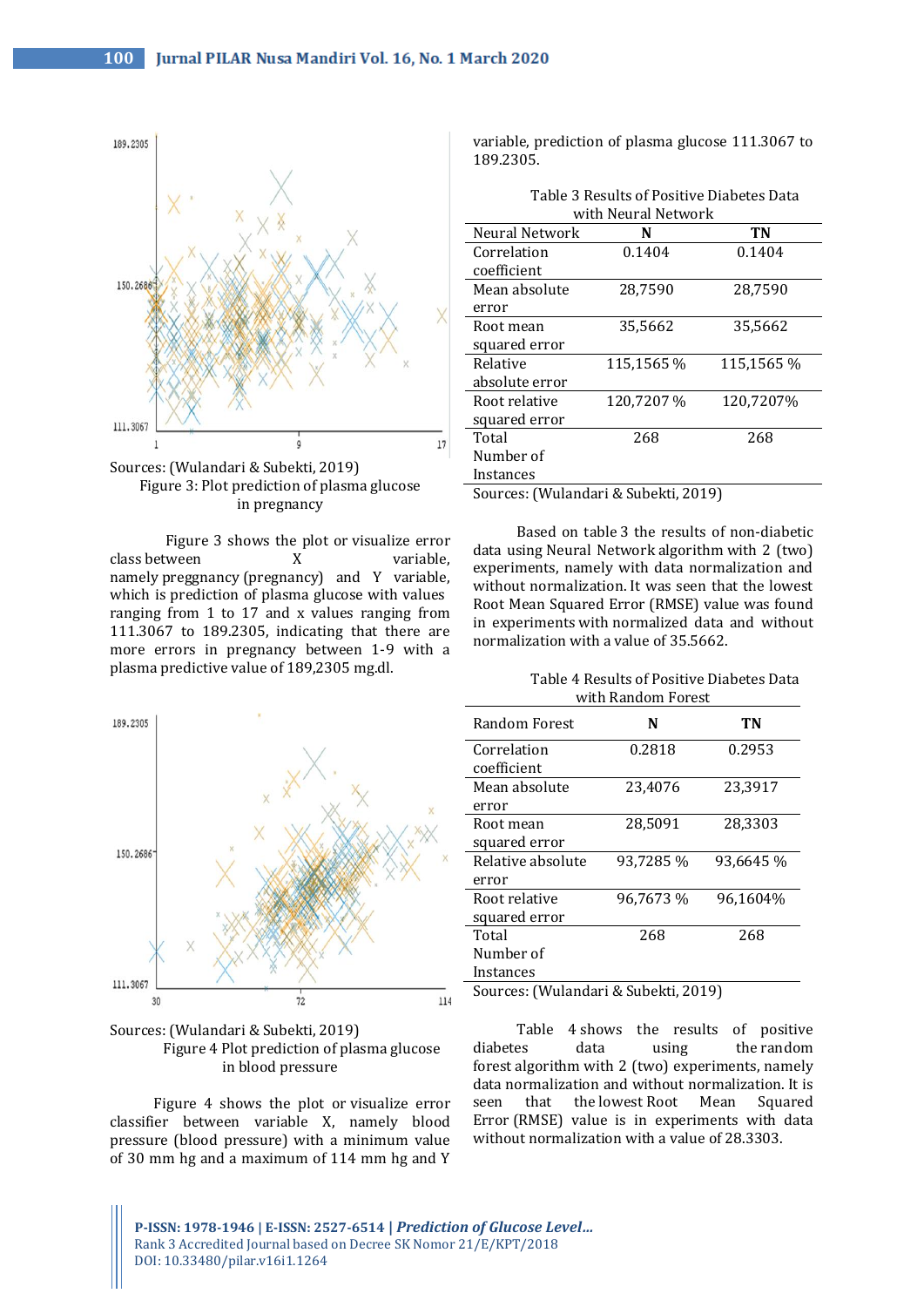| <b>KNN</b>                           | N        | TN       |  |  |
|--------------------------------------|----------|----------|--|--|
| Correlation                          | 0.1497   | 0.1497   |  |  |
| coefficient                          |          |          |  |  |
| Mean absolute                        | 24,2150  | 24,2150  |  |  |
| error                                |          |          |  |  |
| Root mean                            | 29,3635  | 29,3635  |  |  |
| squared error                        |          |          |  |  |
| Relative absolute                    | 96,9613% | 96,9613% |  |  |
| error                                |          |          |  |  |
| Root relative                        | 99,6671% | 99,6671% |  |  |
| squared error                        |          |          |  |  |
| Total                                | 268      | 268      |  |  |
| Number of                            |          |          |  |  |
| Instances                            |          |          |  |  |
| Sources: (Wulandari & Subekti, 2019) |          |          |  |  |

Based on table 5 the results of diabetes positive data using the k-Nearest neighbors (KNN) algorithm with 2 (two) experiments, namely data normalization and without normalization. It is seen that the lowest Root Mean Squared Error (RMSE) value is found in experiments with normalized data and without normalization with a value of 23.33496.

### **CONCLUSION**

Based on the results of research on the prediction of glucose levels in diabetics it can be concluded that the Support Vector Machine Algorithm is better because it has a lower root mean squared error value of 28.9480 compared to comparison algorithms such as Neural Network , Rendom Forest , and K-Nearest Neigbors ( KNN). In the plot or visualize error class, it is seen that Instance no. 47 has the highest prediction of the plasma glucose value, 189.2305.

## **REFERENSI**

- Al-Khasawneh, A., & Hijazi, H. (2014). A Predictive E-Health Information System: Diagnosing Diabetes Mellitus Using Neural Network Based Decision Support System. *International Journal of Decision Support System Technology*, *6*(4), 31–48. https://doi.org/10.4018/ijdsst.2014100103
- Alloghani, M., Aljaaf, A., Hussain, A., Baker, T., Mustafina, J., Al-Jumeily, D., & Khalaf, M. (2019). Implementation of machine learning algorithms to create diabetic patient readmission profiles. *BMC Medical Informatics and Decision Making*, *19*(Suppl 9), 253. https://doi.org/10.1186/s12911-019-0990-x
- Table 5 Results of Positive Diabetes Data with KNN Anggraini, A. (2019). *10 Efek Buruk Makanan Manis Pada Tubuh*. Https://Www.Nibble.Id/. https://www.nibble.id/blog/10-efek-burukmakanan-manis-pada-tubuh/
	- Belinda, G. (2019). *Kadar Gula Darah Normal dan Cara Mencegah Diabetes*. Honestdocs. https://www.honestdocs.id/kadar-guladarah-normal
	- Kahn, M. (1994). *Diabetes Data Set*. UCI Machine Learning Repository. https://archive.ics.uci.edu/ml/datasets/diab etes
	- Kaur, H., & Kumari, V. (2018). Predictive modelling and analytics for diabetes using a machine learning approach. *Applied Computing and Informatics*, 1–6. https://doi.org/10.1016/j.aci.2018.12.004
	- Kavakiotis, I., Tsave, O., Salifoglou, A., Maglaveras, N., Vlahavas, I., & Chouvarda, I. (2017). Machine Learning and Data Mining Methods in Diabetes Research. In *Computational and Structural Biotechnology Journal* (Vol. 15, pp. 104–116). Elsevier B.V. https://doi.org/10.1016/j.csbj.2016.12.005
	- Mukarromah, M., Martha, S., & Ilhamsyah, I. (2015). PERBANDINGAN IMPUTASI MISSING DATA MENGGUNAKAN METODE MEAN DAN METODE ALGORITMA K-MEANS. *BIMASTER*, *4*(3), 305–312. http://jurnal.untan.ac.id/index.php/jbmstr/a rticle/view/12425/
	- Pappada, S. M., Cameron, B. D., Rosman, P. M., Bourey, R. E., Papadimos, T. J., Olorunto, W., & Borst, M. J. (2011). Neural network-based real-time prediction of glucose in patients with insulin-dependent diabetes. *Diabetes Technology and Therapeutics*, *13*(2), 135–141. https://doi.org/10.1089/dia.2010.0104
	- Robertson, G., Lehmann, E. D., Sandham, W., & Hamilton, D. (2011). Blood Glucose Prediction Using Artificial Neural Networks Trained with the AIDA Diabetes Simulator: A Proof-of-Concept Pilot Study. *Journal of Electrical and Computer Engineering*, *2011*, 1– 11.

https://doi.org/doi:10.1155/2011/681786

Sandham, W. A., Lehmann, E. D., Zequera Diaz, M., Hamilton, D. J., Tatti, P., & Walsh, J. (2011). Electrical and computer technology for effective diabetes management and treatment. *Journal of Electrical and Computer* 

**P-ISSN: 1978-1946 | E-ISSN: 2527-6514 |** *Prediction of Glucose Level…* Rank 3 Accredited Journal based on Decree SK Nomor 21/E/KPT/2018 DOI: 10.33480/pilar.v16i1.1264